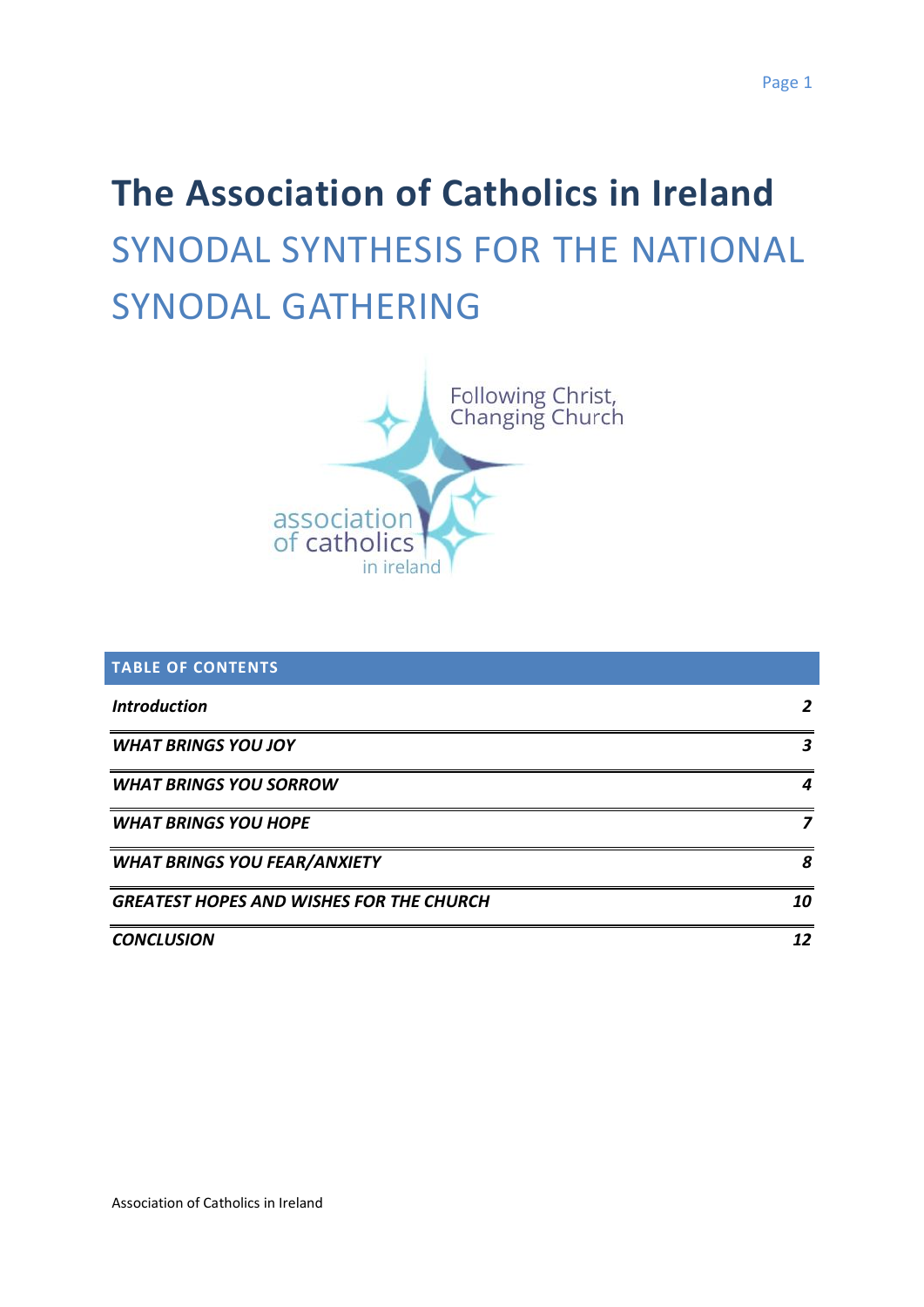#### <span id="page-1-0"></span>**INTRODUCTION**

The Association of Catholics in Ireland started in November 2012 at a meeting of over 300 people in the Regency Hotel, Dublin, to discuss the participation of laity and the need for reform and renewal in the Church. The Association is committed to a reform and renewal agenda in the Irish Church in the spirit of Vatican II. We are committed to a Church that is inclusive and accepts the equality of all by virtue of their baptism. Our activities have included talks, conferences, meetings with bishops, submissions to the Vatican and the Irish bishops on the Synod for Families, and the World Meeting of Families. Our most recent campaign is on the Vatican II document Lumen Gentium article 37 which requires structures to be made available for the laity to express their opinions and participate in the mission of the church. We have a very active website, [www.acireland.ie](http://www.acireland.ie/) and Facebook page with news on national and international church matters.

Pope Francis has been speaking about synodality since 2015 when he called for a listening church, walking together in synodality. The Synod of Bishops 'For a Synodal Church: Communion, Participation and Mission' will be held in Rome in October 2023. The Irish bishops responded by embarking on a Synodal Pathway leading to a National Synodal Assembly within five years. The ACI have wholeheartedly embraced this initiative by Pope Francis and the Irish bishops, seeing it as the first time the People of God have been given the opportunity and a structure to express their opinions on the state of the Church and how the Holy Spirit might be guiding us for the future.

We have run a series of nine talks to create awareness of synodality, 40 minutes for the talk and 40 minutes for the questions and answers. This provided an opportunity and the vocabulary to enable the laity to examine the synodal process to determine how we can make an effective contribution. The talks featured a wide range of excellent speakers, including Dr. Nicola Brady, Chair of the Steering Committee for the Irish National Synodal Assembly, Prof. Linda Hogan, Chair of Ecumenics TCD, Tom Inglis, sociologist and author, Kate Moynihan, CEO LINC advocating for lesbian and bisexual women, Rose O'Connor, Limerick Synod and Chair Women in Church Leadership, Prof. Thomas O'Loughlin, Historical Theology Nottingham University, Fr. Brendan Hoban, Killala Synod, Fr. Sean McDonagh, eco-theologian, and David Timbs, Australian National Plenary Council. The talks were well attended, representing all the People-of-God, laity, priests and bishops.

Following the invitation to participate from the Synodal Pathway Task Group, we held a Synodal Gathering via Zoom on  $5<sup>th</sup>$  May. The contributions were captured and a questionnaire provided for participants to complete and return.

Our Synthesis has been prepared from the following inputs:

• Views expressed during the Question & Answer sessions at the nine talks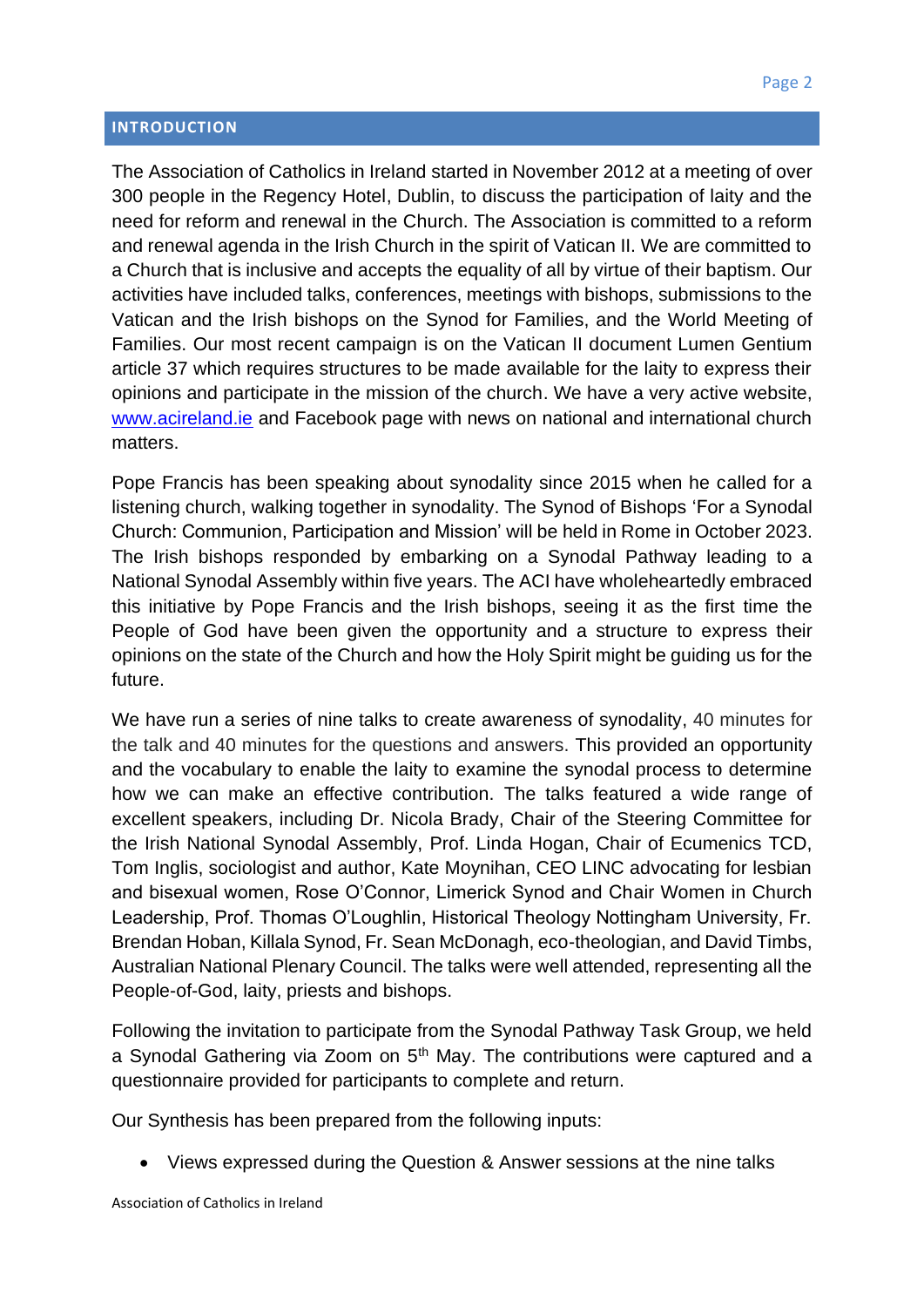- The Synodal Gathering held on  $5<sup>th</sup>$  May via Zoom, with participants completing a questionnaire.
- An online questionnaire on our website and Facebook page.

# *SYNTHESIS OF THE VIEWS COLLECTED FROM THE THREE SYNODAL PROCESSES OUTLINED ABOVE.*

The contributions have been collated under the themes used by the Dublin Diocese Synodal Gathering process, Joy, Sorrow, Hope and Fear. For people submitting the questionnaire, we posed an additional question – 'What are your greatest wishes and best hopes for the Church?' to find the vision people have for the Church when no constraints are placed on them.

#### <span id="page-2-0"></span>**WHAT BRINGS YOU JOY**

The major sources of Joy were expressed as community and participation in the Sacraments and liturgy.

#### *COMMUNITY*

- The joy of being part of a loving and worshipping faith community.
- Quote *"The joy of community"*
- Parents want children to have a sense of liturgy, of worship, a sense that God is close to them. They don't want children to disbelieve in God..
- The belief that God is with us is a source of joy.
- Involvement in ecumenical activities with fellow Christians.

## *SACRAMENTS AND LITURGY*

- Participation in the Sacraments
- The Eucharist is a prime source of joy.
- Going to Mass is important, they like the ritual and sense of community.
- Music ministry, playing music and singing in the choir brings joy.
- Quote "A purpose-designed Children's Mass was enthusiastically received"
- Participation in Bible study and Prayer groups is a source of joy.

#### *OTHER*

- The work of Pope Francis is bringing joy and hope to people.
- LGBT+ "It has to be said that there are very welcoming parishes they are not all excluding, but for us families it is not always clear whether or not we would be welcomed, you sometimes feel very vulnerable and open to criticism even though it hasn't come to me - you are kind of always on your guard. A bit of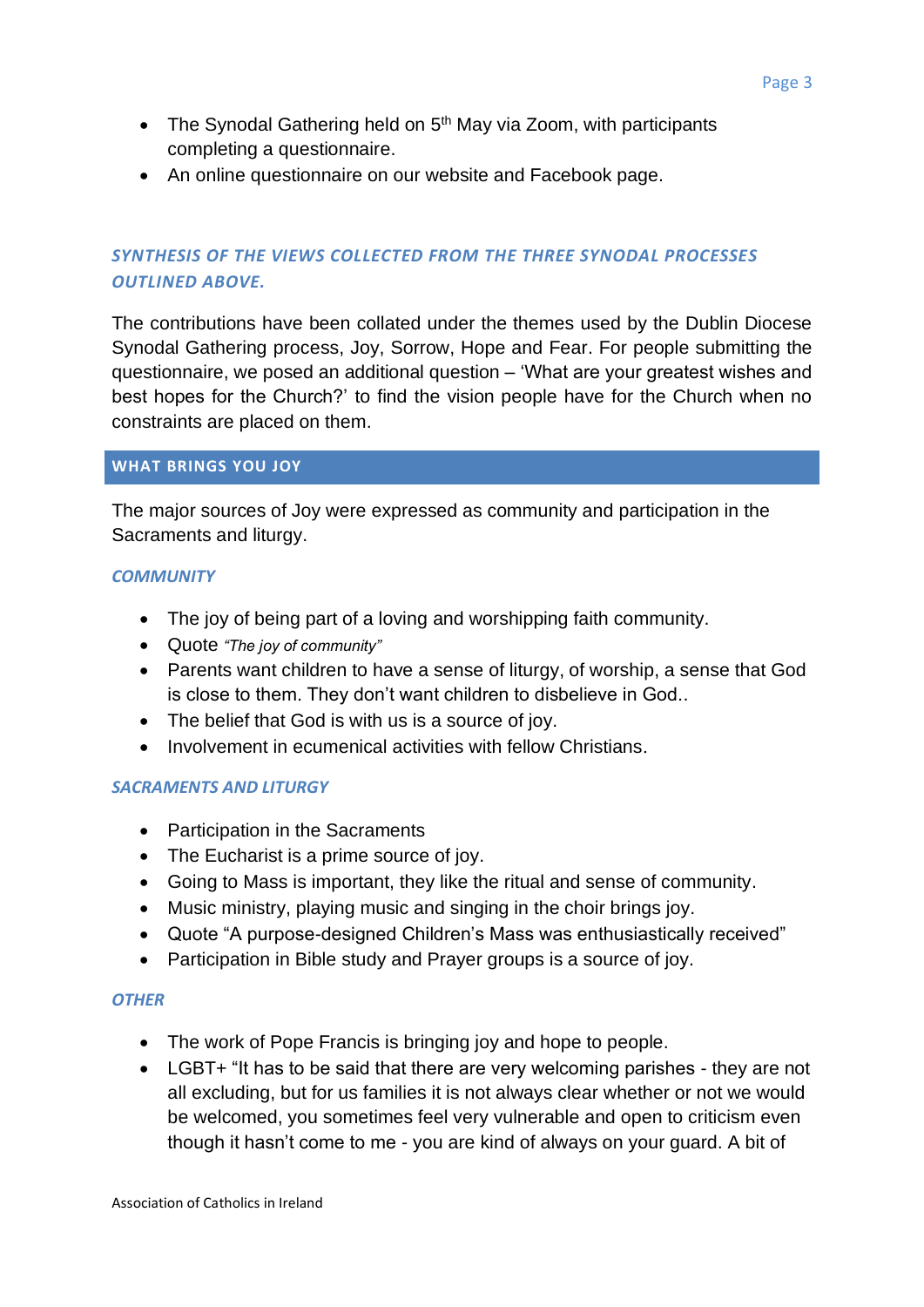clarity would take the stress out of it."

# <span id="page-3-0"></span>**WHAT BRINGS YOU SORROW**

It is not surprising that the most frequent mention of experiences that brought sorrow or feelings of sadness were themes of clericalism, the abuse scandals, the treatment of women in the church, the church's irrelevance to young people, the treatment of LGBT+, Catechesis, and the reduction of Sacraments of First Communion and Confirmation to rites of passage.

## *CLERICALISM*

- That leadership within the Church continues to operate through patriarchal, hierarchical, feudal structures.
- That the structures of the church are not inclusive and that the voice of the laity is not listened to.
- That so many parish priests still speak of 'their parish' rather than 'our parish'.
- Quote: "The Curia's preoccupation on Papal infallibility to the detriment of everything is a cause of sadness. It was a mistake to adopt the concept of Papal infallibility. Having to distance ourselves from Papal encyclicals is a cause for sadness."
- Some clergy appear to believe they don't have anything to learn and are not willing to start a conversation.
- A 'top down' attitude to parish councils. Many parishes do not have an effective parish council and those that exist are often a box-ticking exercise for the parish priest.
- Quote: "Many of the younger clergy have adopted rigid stances and have recourse to the comforting certainty of traditional devotional style religious practice in the face of the messy problematic reality of community life".
- The failure of many Irish bishops to take the Synodal Pathway seriously.
- Quote from Pope Francis: "Do not repeat the attitudes of aloofness and clericalism that at times in your history have given the real image of an authoritarian, harsh and autocratic Church."
- The 'Closed Clerical Box' caught in a clerical recruitment poster logo, "Chosen, Anointed, Set-Apart".
- Canon Law blocking collaboration with lay people anxious to develop the influence of Parish Pastoral Councils.
- The Church treatment of divorced and remarried people.
- The current all-male clerical system fails to vindicate the declared right in Lumen Gentium Article 37.
- The breach of human rights in relation to Tony Flannery's treatment by the CDF/ denial of respectful process even today.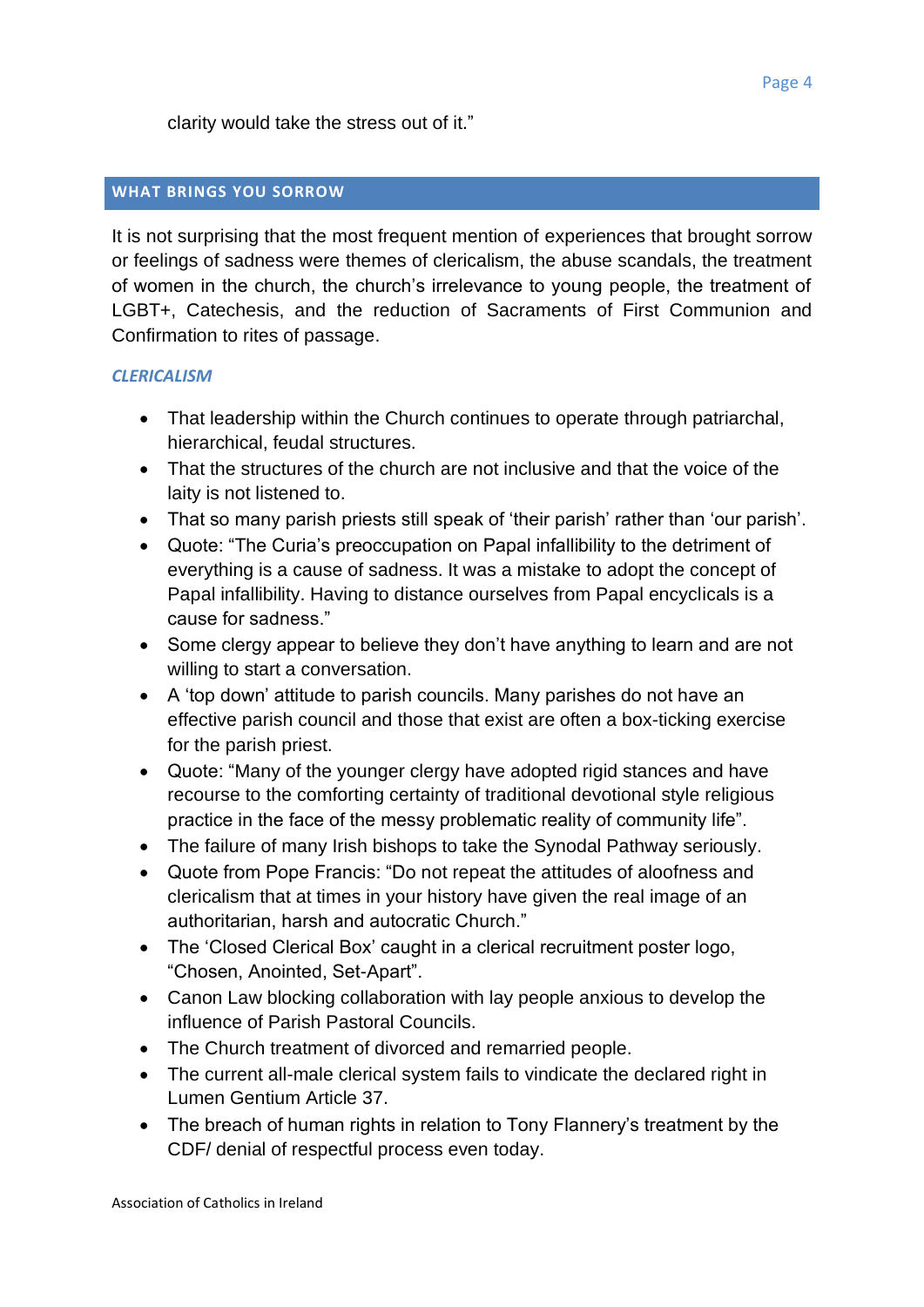• The silencing of "heretics" Teilhard de Chardin who was silenced for a lifetime, yet whose unified vision of reality inspires many today.

#### *BURDEN ON PRIESTS*

- Quote: *"Clergy are worn down; a lot are elderly and tired from constant public negativity towards the Church."*
- The hurt and discouragement of priests in the face of recent scandals are often ignored or underestimated.
- Traditional desire for devotional religious practise is threatened by the language of synodality.

#### *ABUSE SCANDALS*

- Quote: "*The absolute distrust in how the institution is perceived and rightly so. How far the Church has sunk in its neglect of the most vulnerable. The cover up of clergy abuse probably ranks among the worst of sins."*
- Quote: *"Sad to see many clergy succumb to cynicism and/or despair simply because the culture of secrecy is endemic. Who really listens to them?"*
- Quote: *"That the institution of the Church has been - and continues to be - an abusive and deeply corrupt institution that consistently fails to live out Christian values."*
- No Catholic bishop has yet acknowledged and recognised that the clerical abuse issue was exposed by a human rights oriented secular society and that Catholic societies were slowest to face up to the issue.

## *WOMEN AND THE CHURCH*

- Women are treated as second-class citizens in the Church.
- Discussion is denied on the question of women priests.
- Advancement of women's roles dependent on parish priest's willingness to engage in collaborative style ministry.
- Only male lay deaconate offered in Limerick despite the outcome of the synod in Limerick Diocese.

## *CHURCH'S IRRELEVANCE TO YOUNG PEOPLE*

- Quote: *"We have failed young people in particular by failing to promote their innate spiritual instincts, promoting dogma and doctrine instead."*
- Quote: *"The ridiculous garb of the hierarchy makes me laugh but also makes me angry. How can they ever get young people to really embrace Catholicism when the hierarchs dress like peacocks?"*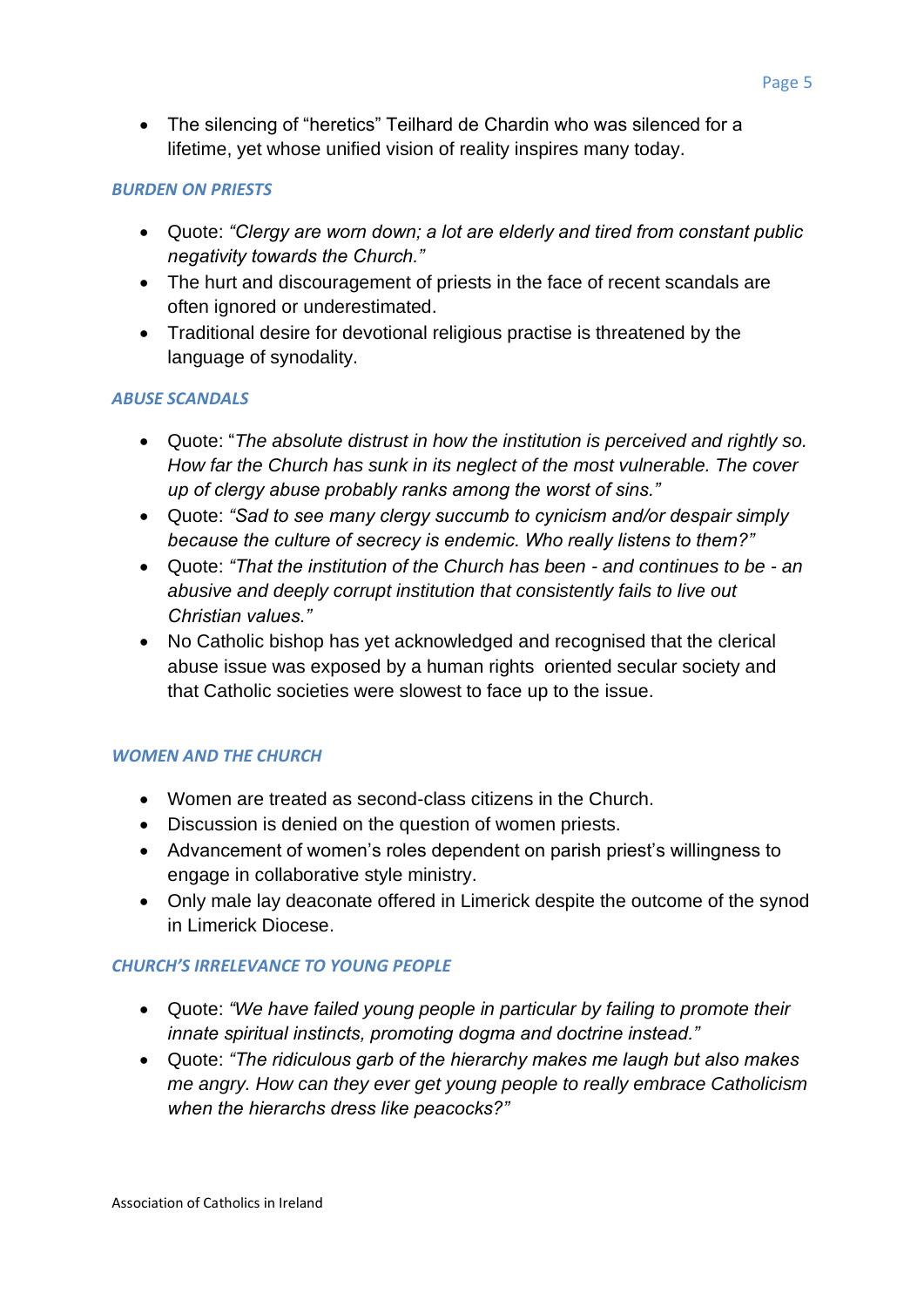• Quote: *"The images of ordained in dresses and lace are risible, perpetuating the message of inequality between ordained and lay people, and alienating the youth."* 

#### *LGBT+*

'Before I formed you in the womb I knew you, before you came to birth I consecrated you' *Jeremiah 1:5.* The faithful cannot accept that their children, grandchildren and fellow human beings are rejected by the church because of their sexual orientation.

- The 'Tradition' declaration that homosexual acts are intrinsically disordered is extremely distressing to LGBT people, their families and allies.
- The exclusion of LGBT people from parish ministry is unacceptable.
- Quote: *"I too am gay and I'm active in the church (I am a music minister) which is why I feel vulnerable to be honest."*
- Quote: *"Surely the main question must be 'Would Christ condemn or welcome my transgender son?"*
- Quote: "*Schools are rightly teaching inclusion and equality for all parts of our communities as part of the national curriculum - how can Catholic schools sign off on such a curriculum whilst excluding the LGBT community. This generation of people question the fairness of this exclusion and I feel the Church risks dissolution at some stage in the future, which would sadden me greatly".*
- Quote: *"I estimate that between 25% and 40% of clergy are gay. During the marriage equality referendum I wonder why so many clergy hid. I have never seen the subject discussed at any diocesan assembly of clergy. I wonder why this is the case?*
- The lack of visible, open and joyful representation of LGBT+ individuals in Church leadership roles is damaging in particular to young people who are struggling with the stress of having a minority identity, and whose wellbeing increases when they see their minority identity represented well in their community or organisation.
- Ballyfermot parish had to bow to pressure and take down their Pride flag.
- Quote: *"The problem is the Church's attitude to sexual expression of human beings, both LGBTQ and heterosexual".*

#### *CATECHESIS AND THE SACRAMENTS*

• Quote: *"The charade of First Communion and Confirmation really appals me. I wish the Bishops would just cancel these events and give parents responsibility of making real decisions about their own religious beliefs. I think that we have depreciated the Sacraments by allowing them become money making rites of passage."*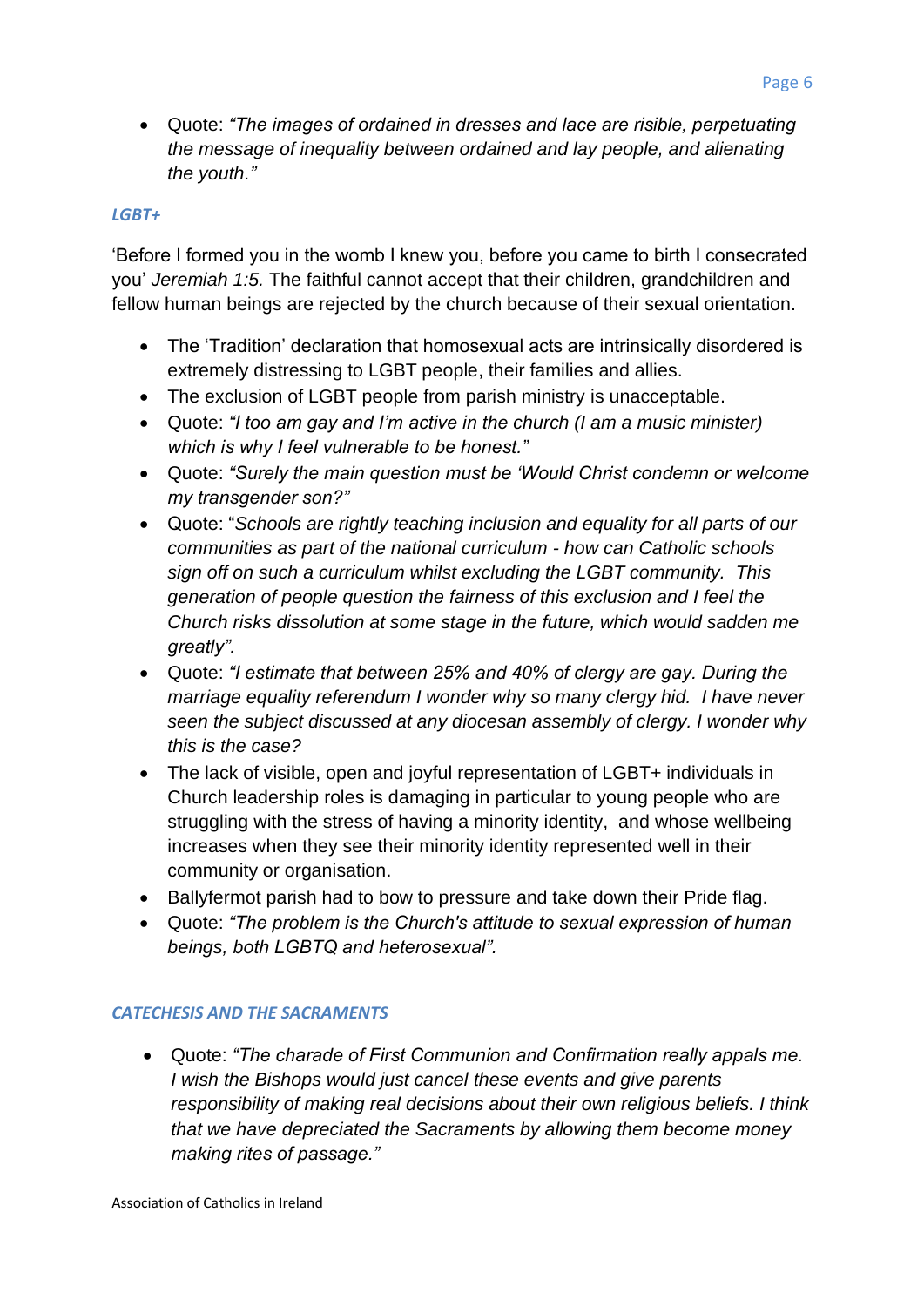- Quote: *"The education of our children should be community based not left to the schools."*
- Quote: *"It is sad that there is little catechetical instruction for adults to help nurture mature faith".*

#### <span id="page-6-0"></span>**WHAT BRINGS YOU HOPE**

The greatest source of hope identified has to be this Synodal journey initiated by Pope Francis and the possibility that change, reform and renewal of the Church may happen.

- The willingness of people to engage with the process and to create a new beginning.
- The hope that one day men and women will be treated as equal in the church.
- That there will be recognition of the major role women play in the church. Quote: *"The ordination of women should be allowed. In Killala 69% supported this." "The ordination of women to the deaconate should be allowed. In Killala 73% supported this."*
- That LGBT+ people would begin to be welcomed in the church. Quote: *"Our national synod needs to shape up and follow the Synod in Killala's example where 86% said church teaching on LGBT+ must change."*
- That there will be religious institutional changes within the church on human rights on grounds of sexuality and orientation, with a successful working transition.
- That divorced and remarried people would begin to be welcomed in the church.
- Hope that the church will take responsibility for failings and damage created by the church. Church to employ and train people to assist those who have been hurt by the church, who have lost faith, and those who feel marginalised.
- Increased understanding of the church as the People of God, the strengthening of grassroots community and the development of the domestic church in people's houses.
- That recognition of the role of the laity leads to proper structures to be established for full participation.
- Canon Law must be changed to allow the inverted pyramid model of church required by synodality.
- Adult faith development to be provided in parishes.
- Pastoral care of the family to be prioritised. Parish governance to change to facilitate parent's participation in spiritual development of children.
- More inclusion in church activities for those with disabilities.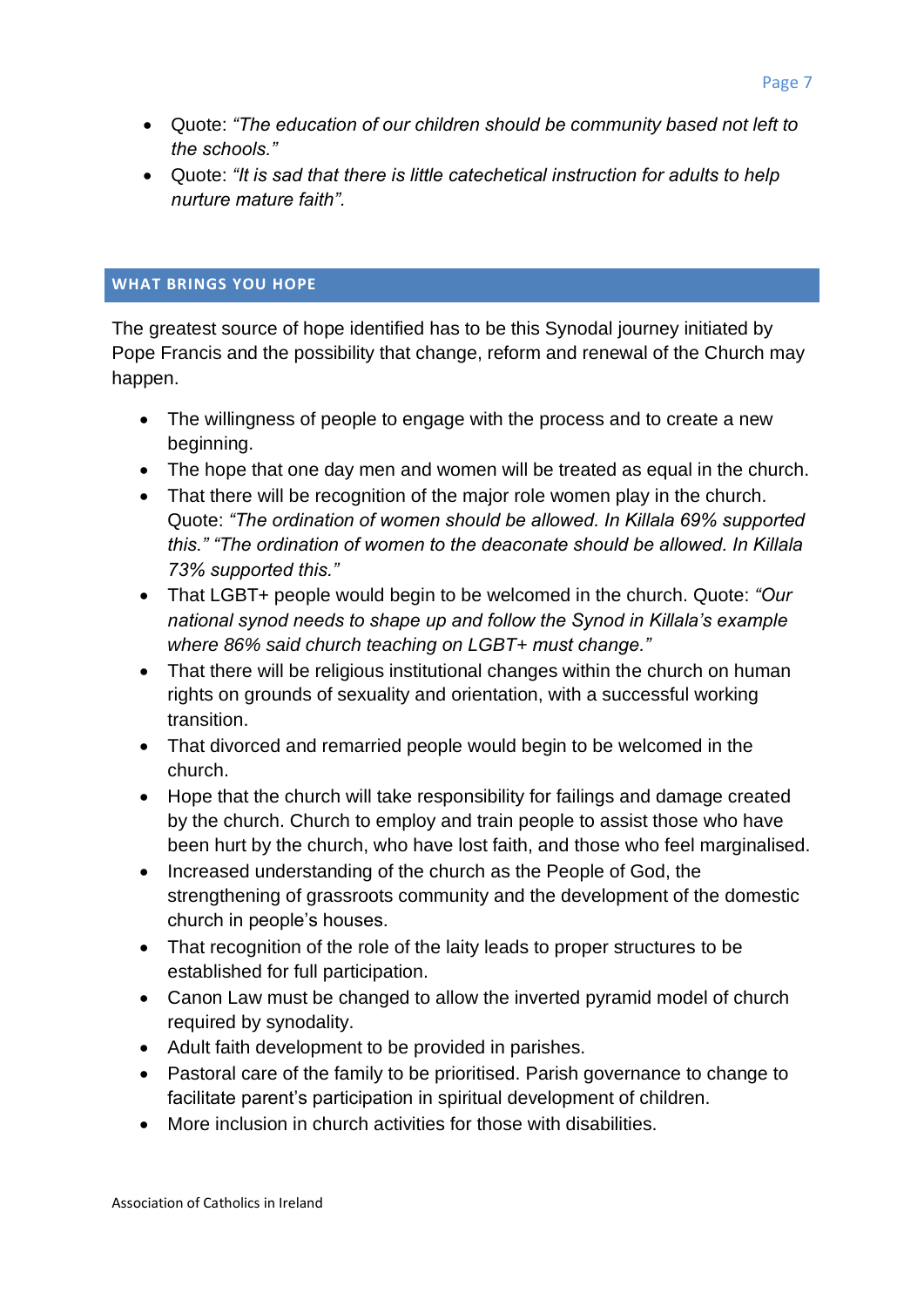- The drying up of clerical male celibate vocations. A new model of pastoral leadership to be developed.
- That there will be a willingness of priests, religious, bishops and archbishops to engage in reform.
- Young people, while not churchgoers, having strong moral Christian views. New programmes / initiatives must be developed to encourage youth involvement.
- That we have organisations like the Association of Catholics and the Association of Catholic Priests working for reform and renewal.
- That the language of human rights, which is essentially a unifying , universal language of human flourishing, wellbeing and community, be adopted fully by the Church.
- That reform-minded lay Catholics will stand for human rights within the church and not be complicit in perpetuating the 'Blind Spots' the institutional church holds.
- That Laudato Si and Catholic Climate Movement are positive developments. That the church will be more active and speak more of climate crisis. That Eco-Congregations, such as in Prosperous and Westport, be encouraged. That audit of parishes be conducted on energy consumption reduction, e.g. Clogher Diocese.

## *QUOTES:*

*"The theology of priesthood as understood at the Council of Trent is essentially what was taught to the apostles by Jesus - and is therefore eternal".*

*"Some people in the Church are practicing equality in the Church"*

*"The lived reality of the People of God must inform our efforts to recognise and celebrate God in the "bits and pieces of everyday".*

*"I go to both English and Latin Mass. Love both. Find both conducive to community".*

*"Washing of feet is a symbol of grace to serve; I could testify that most of the leaders of the church seem to be living this in their lives".*

## <span id="page-7-0"></span>**WHAT BRINGS YOU FEAR/ANXIETY**

The overriding fear is that the Synodality process will fail, that the Universal Synod of Bishops in 2023 will not deliver reform - with the result that the Church will continue to decline and contract / disappear.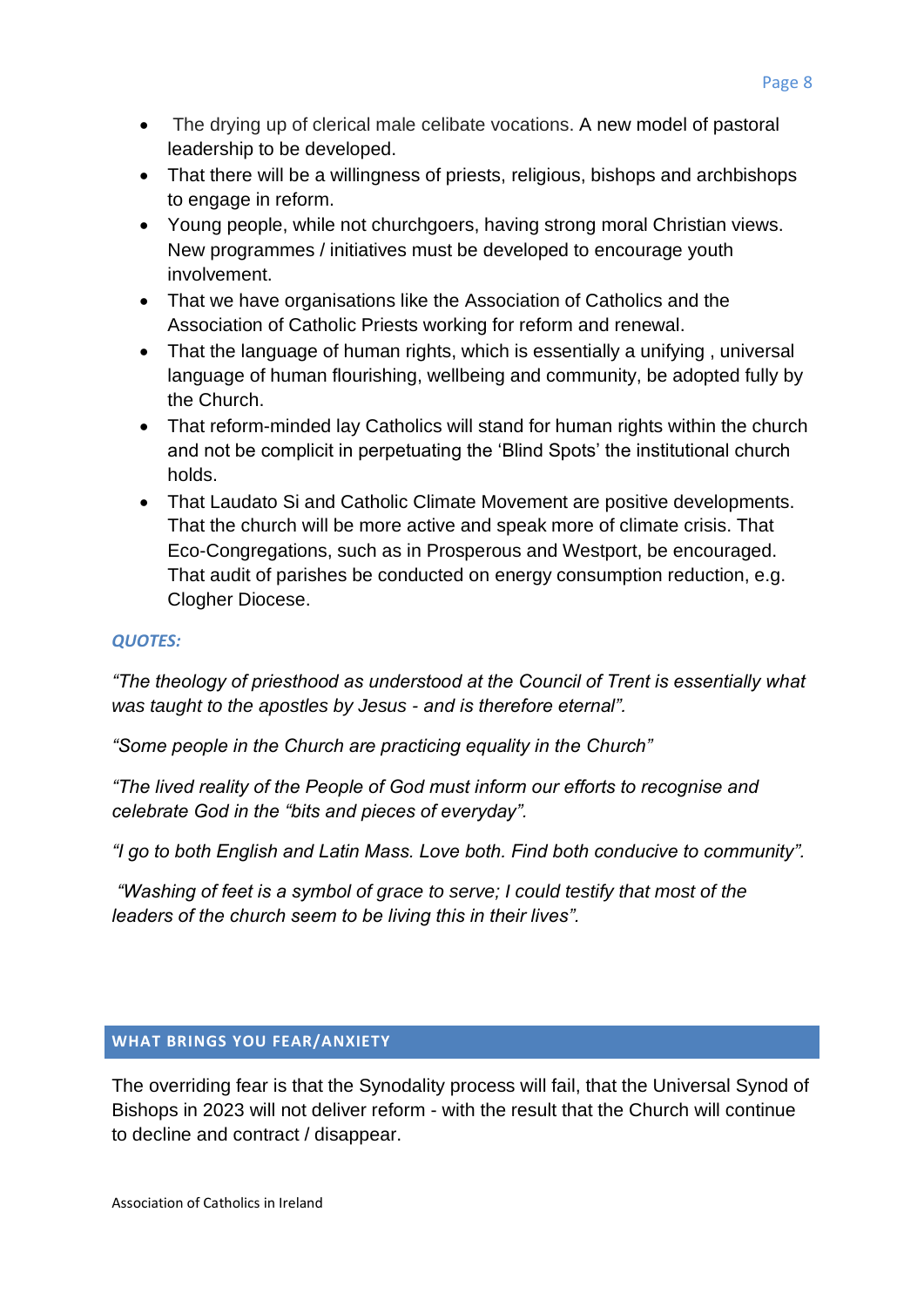# *SYNOD WILL FAIL*

- 'Gatekeepers' will filter proposals and minimise change.
- That voices for reform will not be heard.
- That there will be no recognition of reality of situation.
- Attempts at transparency will go backwards.
- That Synod 2023 will not work
- That Pope Francis will not be followed by a reform-minded Pope
- We have been here before many times. That people's views will be ignored as before and they won't want to bother again.
- That there will be no change in celibacy rule.
- There will be persistence of stifling ideas e.g. Baptism as 'washing away' of original sin.
- The opponents of change will win.
- There have been multiple complaints about lack of opportunity to participate due to lack of parish or even diocesan support and communication and avenues for input.
- 5 Year time frame for Irish Synodal Pathway a lack of urgency?
- Will 'Synthesis' dilute questions / concerns? Might some topics / questions be vetoed?
- Why no public advertising press, radio, TV to reach non church-goers?
- The Church's ambivalence /and failure to see and acknowledge that its internal blind spots regarding Human Rights is about protecting the structure of patriarchy and maintaining a lack of transparency.
- Quote: *"As a moralist - those in power do not even know the basics of Christian ethics! If those with power do not know what is left and right, we have got a problem."*
- That if Pope Francis' process of Synodality fails to deal with the issue of the equality of women and the issue of LGBT rights it will all have been a waste of time.
- That Synodality will depend on the collaboration of the clergy and the limitations of Canon Law.
- Can synodality be seriously offered if no revision of Canon Law is in prospect?

# *CHURCH WILL DECLINE / DISAPPEAR*

- Growing shortage of priests.
- Resultant loss of Sacraments.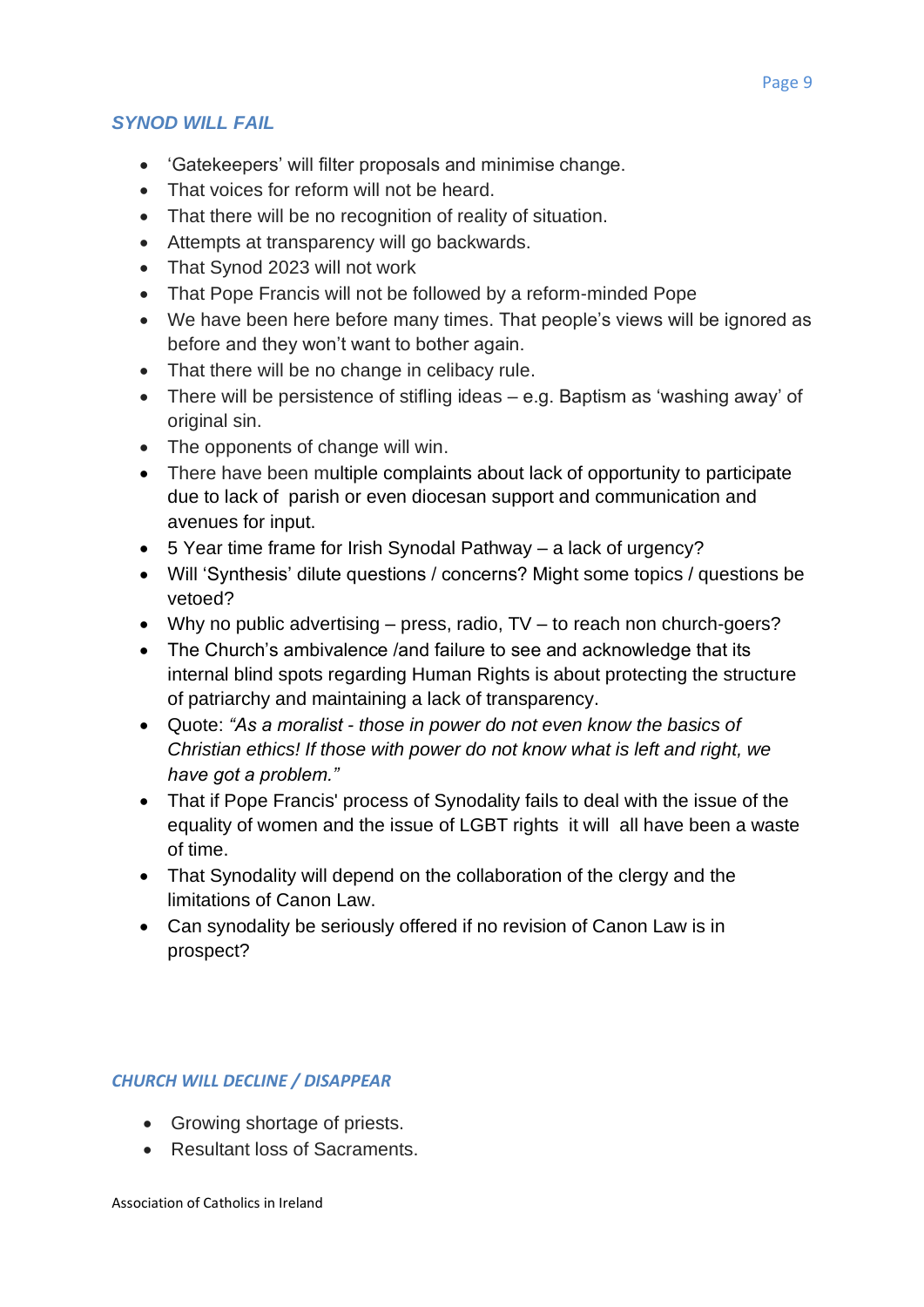- Amalgamation of parishes with loss of community.
- Churches will be closed.
- Synodality will not continue.
- Clericalism will continue.
- No appointment of pastorally committed leaders.
- No committed preaching of Gospel.
- No 'going out' to those who know nothing of the Good News of the Gospel.
- Continued marginalisation of minorities and of women
- Deprivation of opportunity of faith for younger generations.

"*My grandchildren will not have the opportunity of faith and church-going."*

- The fragility of Ecumenism.
- *"My own hypocrisy in staying when there is so much with which I disagree?"*
- Due to their formation and training it will be difficult to get priests to accept a new way of being church.
- Quote; *"With the greying of congregations accompanied by school-centred faith formation for Sacraments being seen as 'not fit for purpose' (ACP August 2021) – will family and parish faith formation be a priority and in need of research?"*
- Quote*: "Why do our clergy never see or speak of the issue of bullying of all minorities as a repetition of the crucifixion – and of the Trinity as in solidarity with all who are bullied?"*
- That there will continue to be a lack of awareness of 50 million abortions annually.

## <span id="page-9-0"></span>**GREATEST HOPES AND WISHES FOR THE CHURCH**

We asked the question "what are your greatest wishes and best hopes for the Church?" to find out what kind of vision people have for the Church when no constraints are placed on them. The common converging themes that emerged were as follows.

## **PEOPLE WISH FOR:**

# *DEEP AND FUNDAMENTAL REFORM OF INSTITUTIONAL STRUCTURES INSPIRED BY JESUS AND THE GOSPEL MESSAGE:*

- That the message of Christ becomes central and all the institutional paraphernalia becomes secondary and defunct in many instances.
- The Church will decentralise**;** subsidiarity will replace centralism.
- Feudal structures will be replaced by a Church which is based less on authority and more on the "Kingdom of God"– that stands for 'simple' ideas of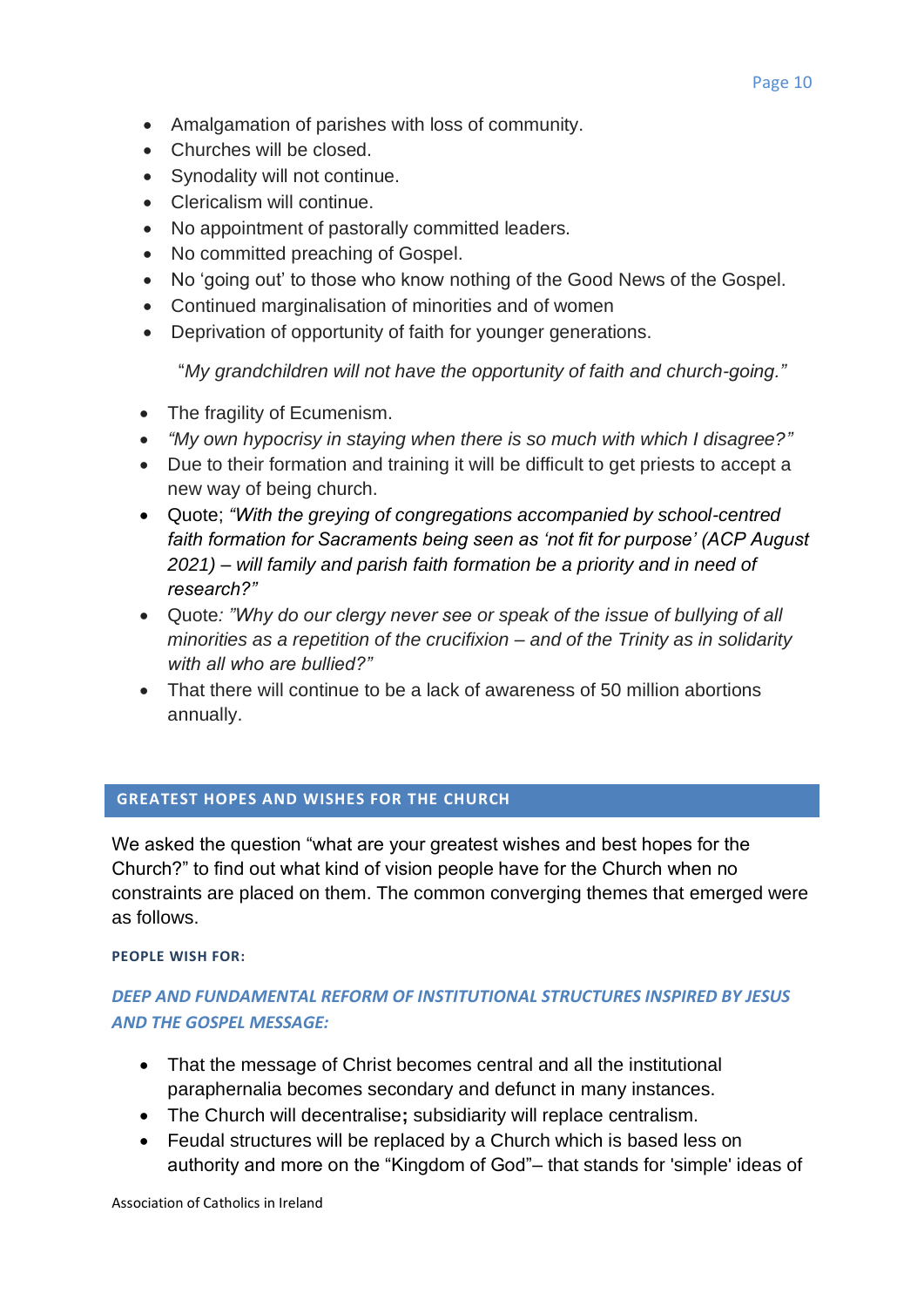the Gospel such as openness and inclusivity; encounter and relationship; compassion and service; justice and peace.

# *LAY MEN AND WOMEN WILL PARTICIPATE FULLY WITH POWER DIVESTED FROM AN EXCLUSIVELY CLERICAL GOVERNANCE SYSTEM:*

- Introduction of full equality of women in all aspects of church governance, leadership and management.
- No distinction between lay people and ordained ministers; professional management of church affairs by suitably qualified and experienced persons to replace an exclusively clerical hierarchy - Unity in Diversity

# *A WELCOMING INCLUSIVE COMMUNITY FULL OF VIBRANCY AND CELEBRATION. WHERE OUR BELIEFS TRANSFORM EVERYDAY LIVES TO WORK FOR JUSTICE, PEACE AND EQUALITY FOR ALL:*

- A place for youth to come to; a place where all the marginalised feel welcome
- To be out with all humanity; the broken, the marginalised, the poor...as Jesus Christ was.
- A church of love, not rules and regulations; willing to embrace change, to listen to the young, to women, to the marginalised, to the hurt, to the excluded.

# *MODEL OF PRIESTHOOD WILL BE RESTORED TO NEW TESTAMENT PRESBYTER RATHER THAN OT PRIEST:*

• All baptised will share Priesthood of Christ. Through deep spiritual, pastoral and social renewal all to be treated as a priestly people.

# *SMALLER MORE INTIMATE COMMUNITIES BASED ON EARLY CHRISTIAN CHURCH THAT ARE:*

• Less centred in church buildings and more centred around the warmth of true hospitality as role-modelled by Jesus, eg. house eucharist's / people gathering in their homes to pray together / communion of all baptised sharing one table.

# *SIMPLER LITURGIES THAT:*

- Include meditation, stillness finding the God within us.
- Contain simple, accessible language that is infused with the mystery and joy of the Gospel.

# *A NUANCED UNDERSTANDING OF THE MYSTERY OF WHAT WE CALL "GOD":*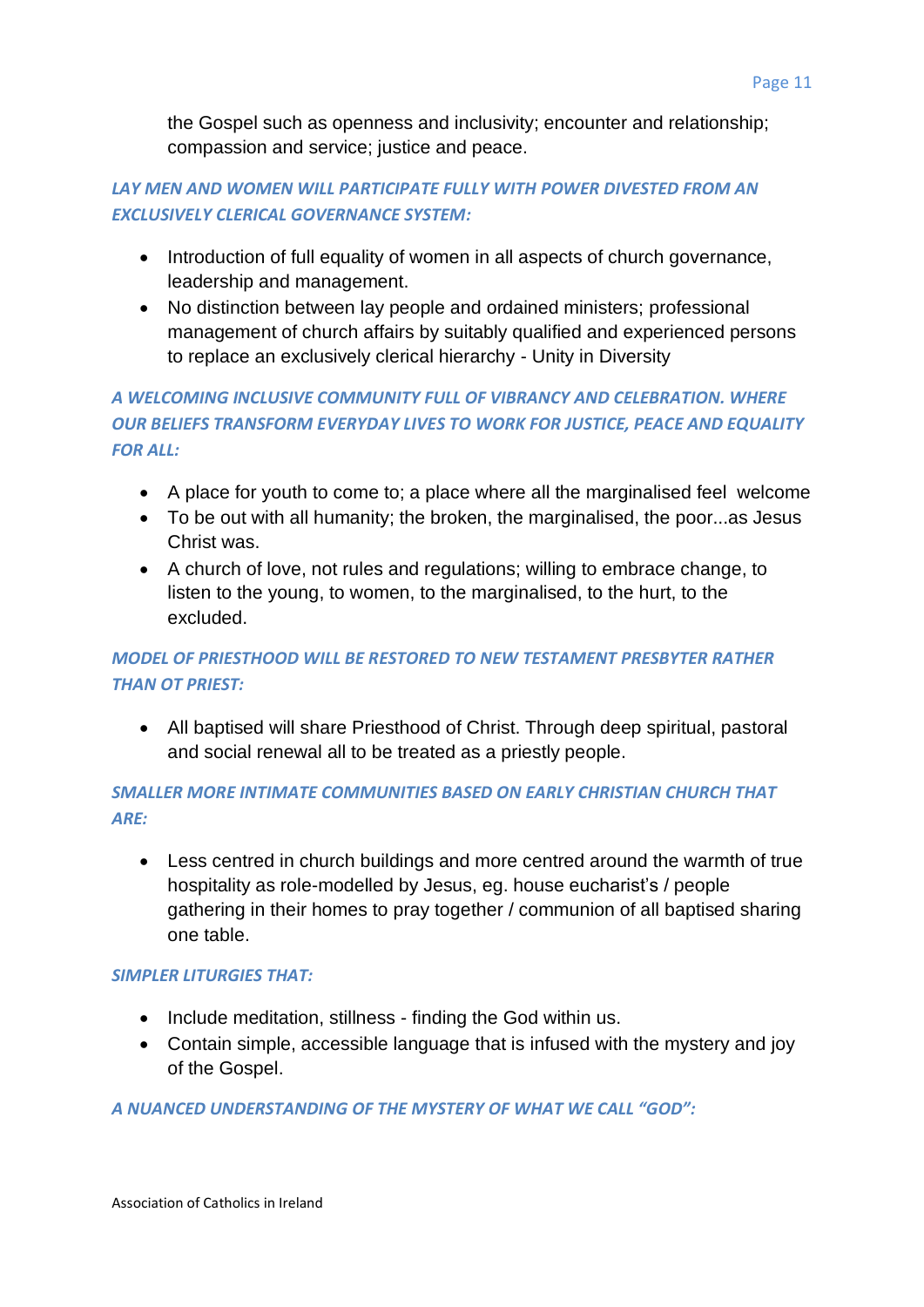- An openness and welcome to all who are searching. Wherever they are on that journey, they are listened to. God is "a God" for all; He loves us all equally.
- Exploration of what is a meaningful and authentic faith in 21st century world.

#### *THAT THE CHURCH WILL MEET SOCIETY WHERE IT IS AT TODAY WITH:*

- More humility and simplicity and less pomp and ritual.
- Interpretation of Gospel as Jesus intended rather than mediated by clerical 'political' circumstances and a 2000 year old Middle Eastern cultural and social narrative.
- Adoption of the two great commandments "Love God" and "Love your neighbour"

# *THAT IT BECOMES A COMMUNITY GUIDED MORE BY THE BEATITUDES AND LESS BY COMMANDMENTS:*

• And by doing so attracts young people into a life of reflective practice based on the liberating message of the Gospel.

#### <span id="page-11-0"></span>**CONCLUSION**

## **WHAT THE HOLY SPIRIT IS SAYING TO US**

Karl Rahner said: "In the days ahead, you will either be a mystic or nothing at all." It would be wonderful to say that the Holy Spirit had spoken to us but our conclusions have been formed by 15 months of meetings, discussions, questionnaires and discernment involving hundreds of participants. The strong messages of this discernment are:

- We must protect and build on the strong sense of community at parish level.
- Smaller communities centred in domestic churches, as in the Early Church, will have a role to play.
- The two great commandments "Love God" and "Love your neighbour" must become the focus instead of dogmas, rules and regulations.
- The Church must become a more inclusive and compassionate body where all are and feel equal and welcome.
- That the abuse and cover-up scandals will continue to damage the church until there is total transparency of and reparation for the past and structures to ensure protection for children in the future.